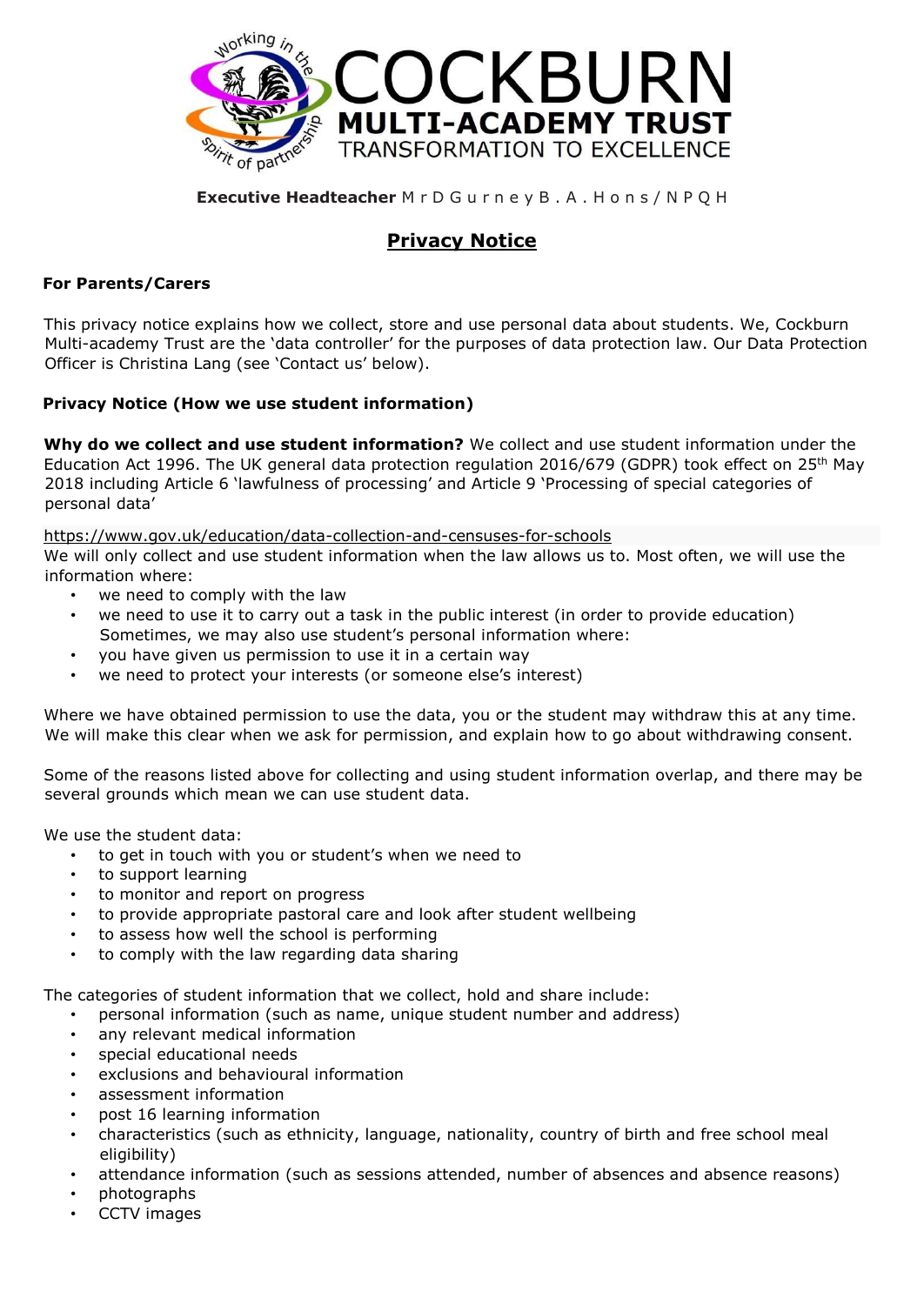### **Collecting student information**

Whilst the majority of student information you provide to us is mandatory, some of it is provided to us on a voluntary basis. In order to comply with the General Data Protection Regulation, we will inform you whether you are required to provide certain student information to us or if you have a choice in this.

## **Storing student data**

We keep student information whilst they are a student at our school. We hold this data until they reach 25 years of age.

## **Who do we share student information with?**

We do not share personal information about student's with anyone outside the school without permission from you or the student, unless the law and our policies allow us to do so where it is legally required, or necessary for another reason allowed under data protection law, we may share personal information about student's with:

- our local authority to meet our legal duties to share certain information with it, such as concerns about students' safety and exclusions
- the Department for Education (a government department)
- your family and representatives
- other educators and examining bodies
- our regulator e.g. Ofsted
- suppliers and service providers so that they can provide the services we have contracted them for
- our auditors
- survey and research organisations
- health and social care authorities
- school nurse
- security organisations
- health and social welfare organisations
- professional advisers and consultants
- charities and voluntary organisations
- police forces, courts, tribunals and immigration

#### **Why we share student information**

We do not share information about our students with anyone without consent unless the law and our policies allow us to do so.

We share students' data with the Department for Education (DfE) on a statutory basis. This data sharing underpins school funding and educational attainment policy and monitoring.

We are required to share information about our students with the (DfE) under regulation 5 of The Education (Information About Individual Students) (England) Regulations 2013.

#### **Youth support services**

What is different about students aged 13+?

Once our students reach the age of 13, we also pass student information to our local authority and/or provider of youth support services as they have responsibilities in relation to the education or training of 13-19 year olds under section 507B of the Education Act 1996.

This enables them to provide services as follows:

- youth support services
- careers advisers

A parent/carer can request that **only** their child's name, address and date of birth is passed to their local authority or provider of youth support services by informing us. This right is transferred to the student once they reach the age of 16.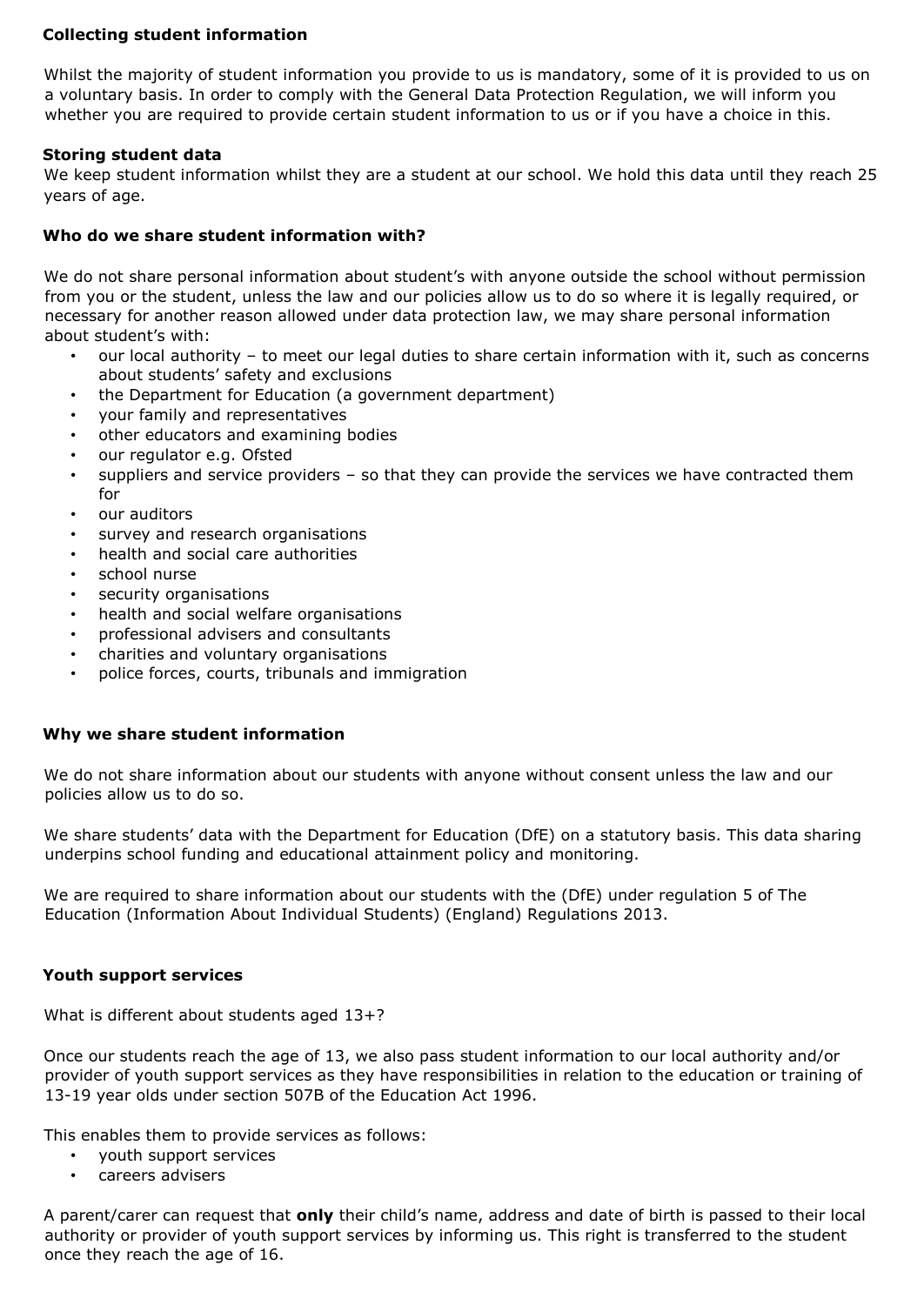#### **Our students aged 16+**

We will also share certain information about students aged 16+ with our local authority and / or provider of youth support services as they have responsibilities in relation to the education or training of 13-19 year olds under section 507B of the Education Act 1996.

This enables them to provide services as follows:

- post-16 education and training providers
- youth support services
- careers advisers

For more information about services for young people, please visit our local authority website.

## **The National Student Database (NPD)**

The NPD is owned and managed by the Department for Education and contains information about students in schools in England. It provides invaluable evidence on educational performance to inform independent research, as well as studies commissioned by the Department. It is held in electronic format for statistical purposes. This information is securely collected from a range of sources including schools, local authorities and awarding bodies.

We are required by law, to provide information about our students to the DfE as part of statutory data collections such as the school census and early years' census. Some of this information is then stored in the NPD. The law that allows this is the Education (Information About Individual Students) (England) Regulations 2013.

To find out more about the student information we share with the department, for the purpose of data collections, go to <https://www.gov.uk/education/data-collection-and-censuses-for-schools>

To find out more about the NPD, go to [https://www.gov.uk/government/publications/national](https://www.gov.uk/government/publications/national-pupil-database-user-guide-and-supporting-information)[studentdatabase-user-guide-and-supporting-information](https://www.gov.uk/government/publications/national-pupil-database-user-guide-and-supporting-information)

The department may share information about our students from the NPD with third parties who promote the education or well-being of children in England by:

- conducting research or analysis
- producing statistics
- providing information, advice or guidance

The Department has robust processes in place to ensure the confidentiality of our data is maintained and there are stringent controls in place regarding access and use of the data. Decisions on whether DfE releases data to third parties are subject to a strict approval process and based on a detailed assessment of:

- who is requesting the data
- the purpose for which it is required
- the level and sensitivity of data requested: and
- the arrangements in place to store and handle the data

To be granted access to student information, organisations must comply with strict terms and conditions covering the confidentiality and handling of the data, security arrangements and retention and use of the data.

For more information about the department's data sharing process, please visit: <https://www.gov.uk/data-protection-how-we-collect-and-share-research-data> For information about which organisations the department has provided student information, (and for which project), please visit the following website[:](https://www.gov.uk/government/publications/national-pupil-database-requests-received) [https://www.gov.uk/government/publications/nationalstudent-database-requests-received](https://www.gov.uk/government/publications/national-pupil-database-requests-received)

To contact DfE[:](https://www.gov.uk/contact-dfe) <https://www.gov.uk/contact-dfe>